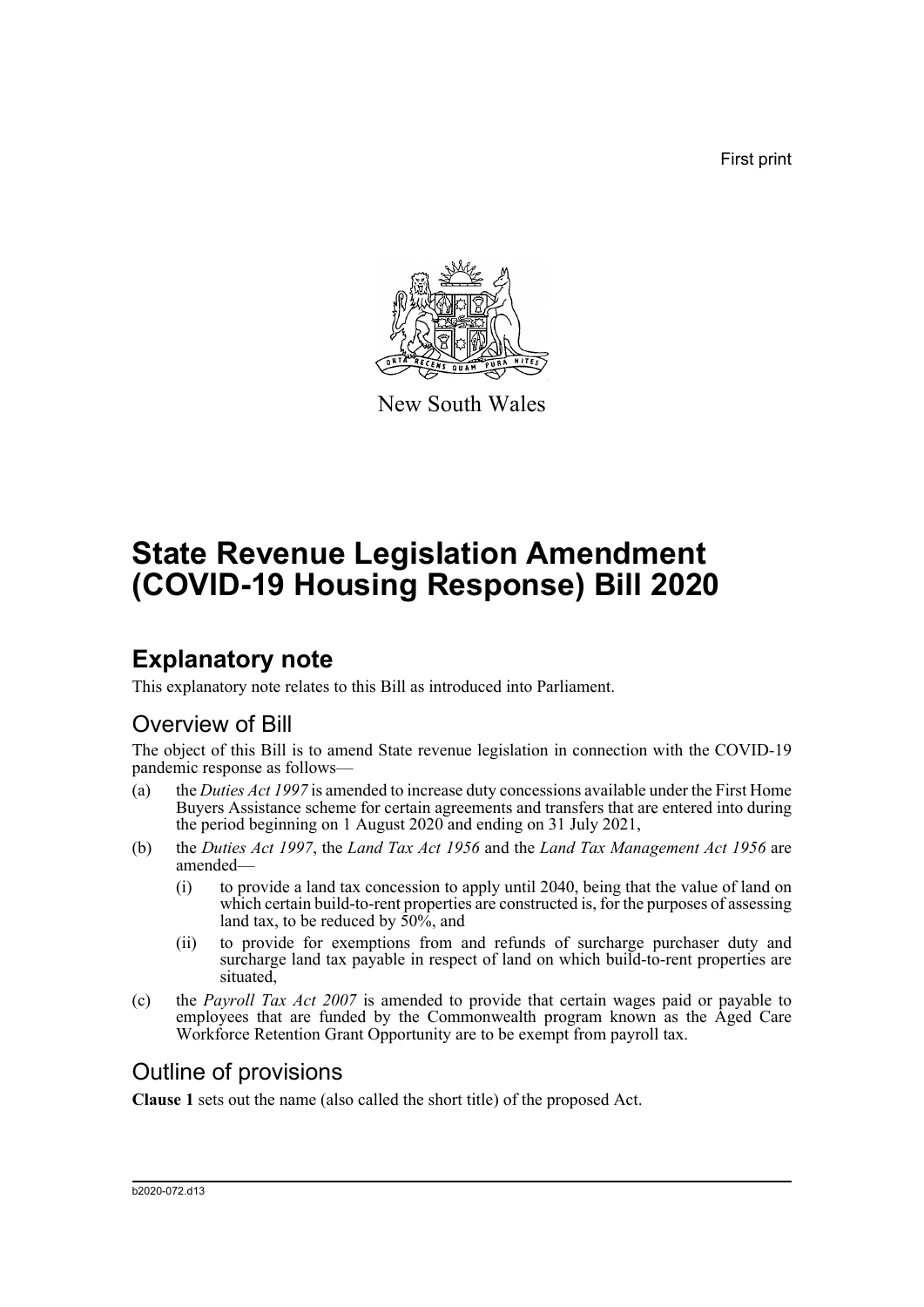**Clause 2** provides for the commencement of the proposed Act on the date of assent to the proposed Act.

**Clause 3** provides that explanatory notes in the Schedules do not form part of the proposed Act. **Schedules 1–4** make the amendments outlined in the Overview. The amendments are explained in detail in the explanatory notes set out in the Schedules.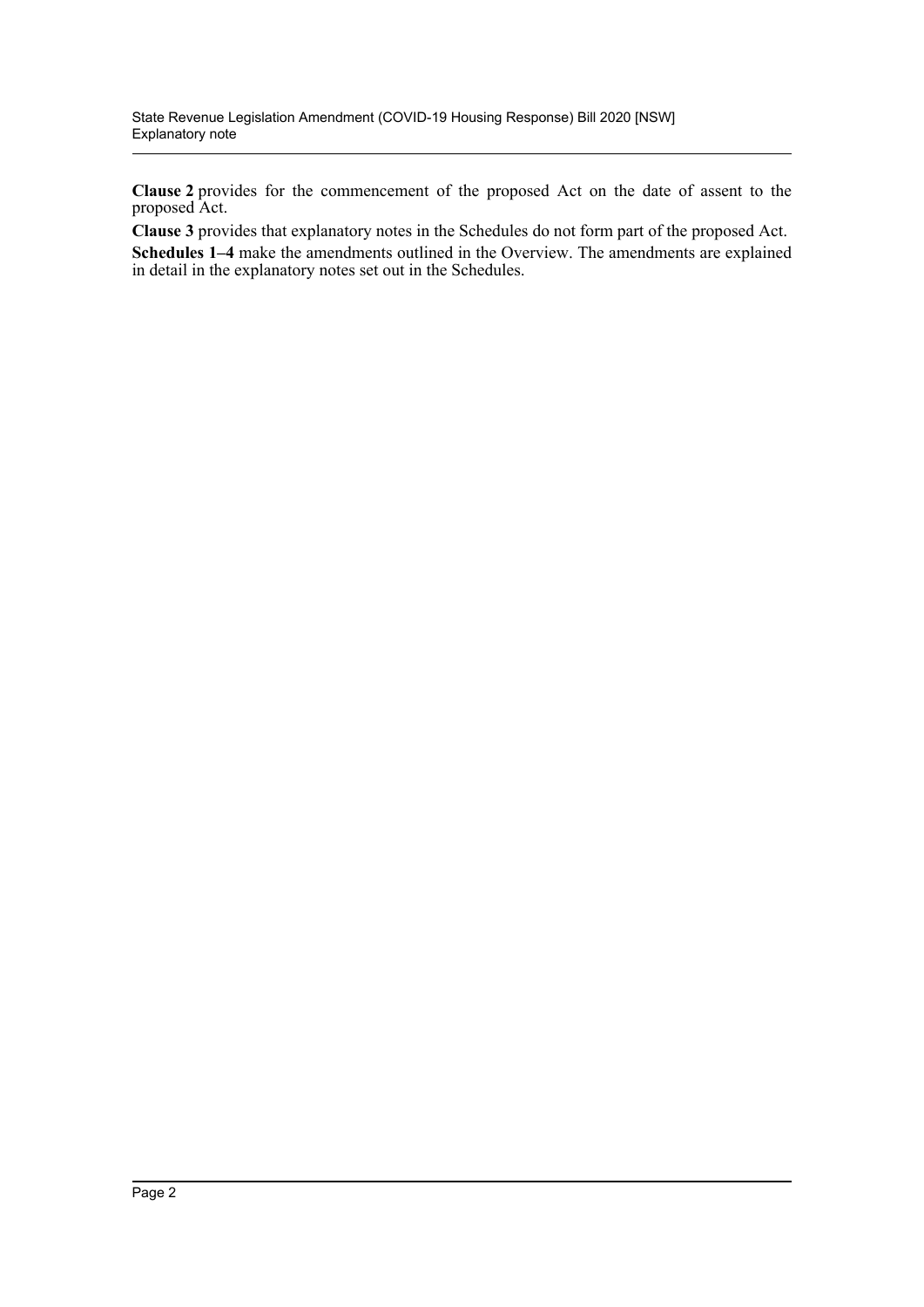First print



New South Wales

## **State Revenue Legislation Amendment (COVID-19 Housing Response) Bill 2020**

## **Contents**

|                   |   |                                                 | Page |
|-------------------|---|-------------------------------------------------|------|
|                   |   | Name of Act                                     | 2    |
|                   |   | Commencement                                    | 2    |
|                   | 3 | <b>Explanatory notes</b>                        | 2    |
| Schedule 1        |   | <b>Amendment of Duties Act 1997 No 123</b>      | 3    |
| <b>Schedule 2</b> |   | Amendment of Land Tax Act 1956 No 27            | 8    |
| <b>Schedule 3</b> |   | Amendment of Land Tax Management Act 1956 No 26 | 10   |
| Schedule 4        |   | Amendment of Payroll Tax Act 2007 No 21         | 12   |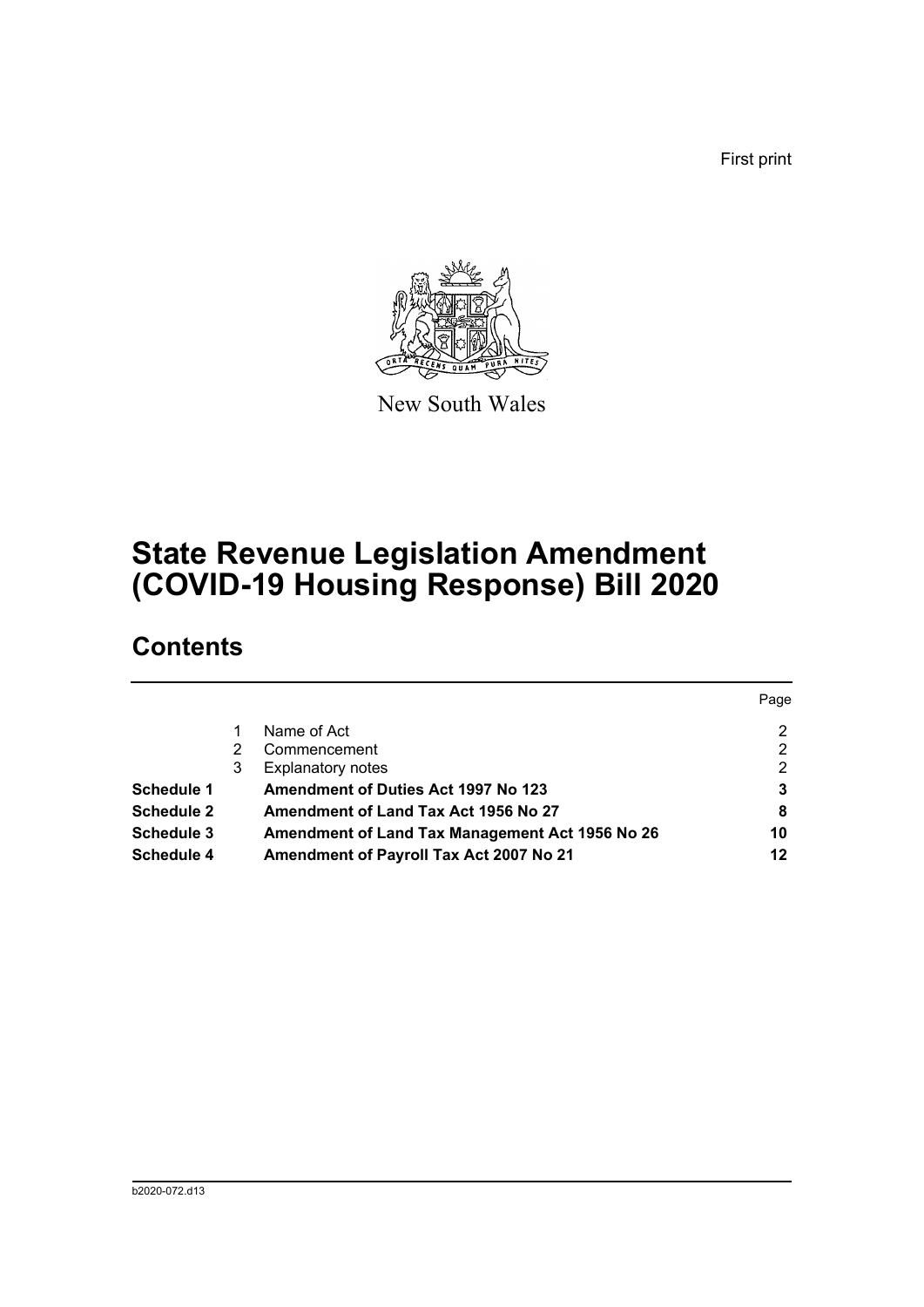

New South Wales

## **State Revenue Legislation Amendment (COVID-19 Housing Response) Bill 2020**

No , 2020

### **A Bill for**

An Act to make miscellaneous amendments to certain State revenue legislation in connection with stamp duty concessions under the First Home Buyers Assistance scheme, concessional land tax treatment for certain build-to-rent properties and payroll tax exemptions for payments under the Commonwealth's Aged Care Workforce Retention Grant Opportunity program; and for related purposes.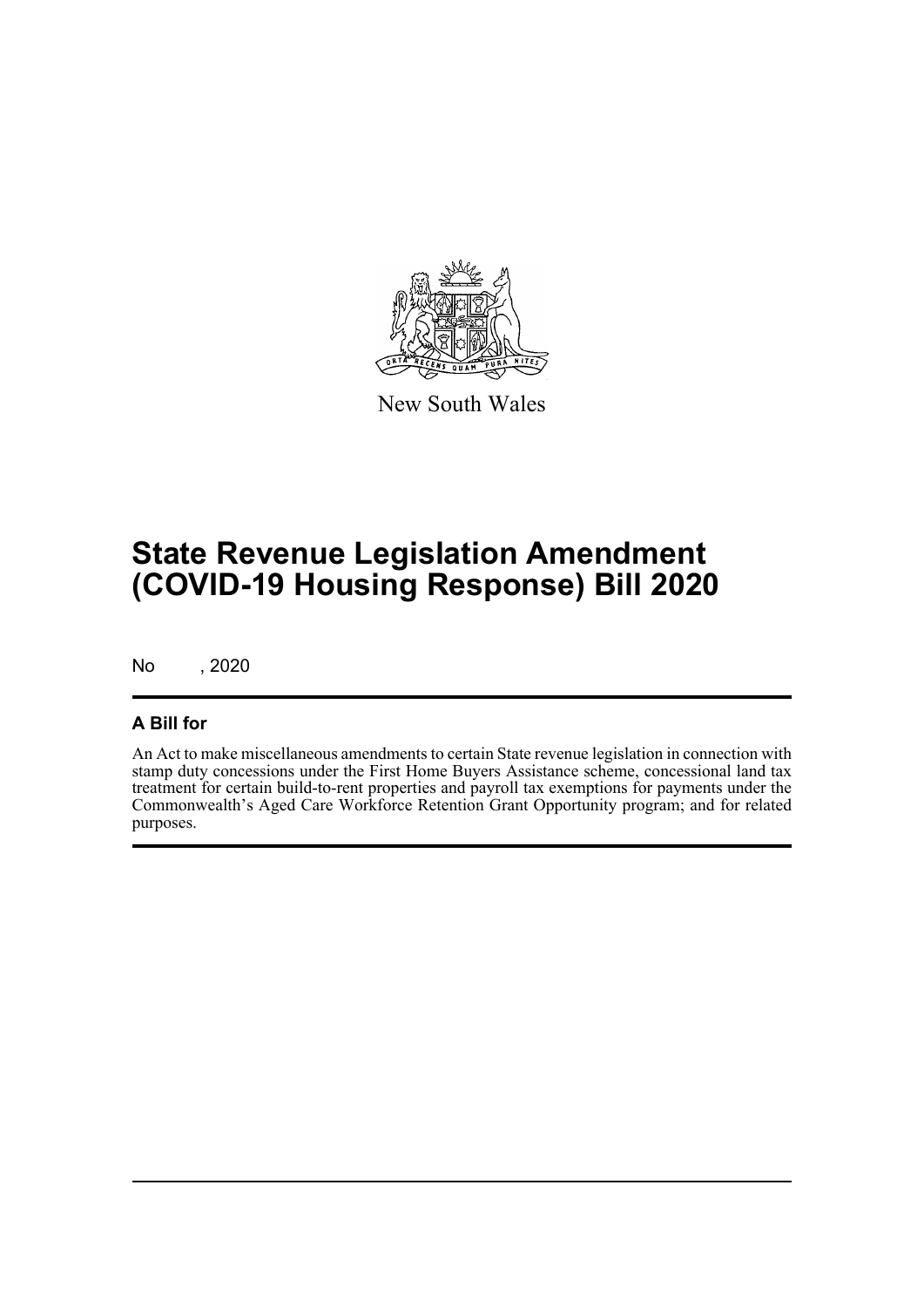State Revenue Legislation Amendment (COVID-19 Housing Response) Bill 2020 [NSW]

<span id="page-4-2"></span><span id="page-4-1"></span><span id="page-4-0"></span>

|   | The Legislature of New South Wales enacts-                                                                           |                |
|---|----------------------------------------------------------------------------------------------------------------------|----------------|
|   | Name of Act                                                                                                          | $\overline{2}$ |
|   | This Act is the State Revenue Legislation Amendment (COVID-19 Housing<br>Response) Act 2020.                         | 3<br>4         |
|   | <b>Commencement</b>                                                                                                  | 5              |
|   | This Act commences on the date of assent to this Act.                                                                | 6              |
| 3 | <b>Explanatory notes</b>                                                                                             | 7              |
|   | The matter appearing under the heading "Explanatory note" in any of the Schedules<br>does not form part of this Act. | 8<br>9         |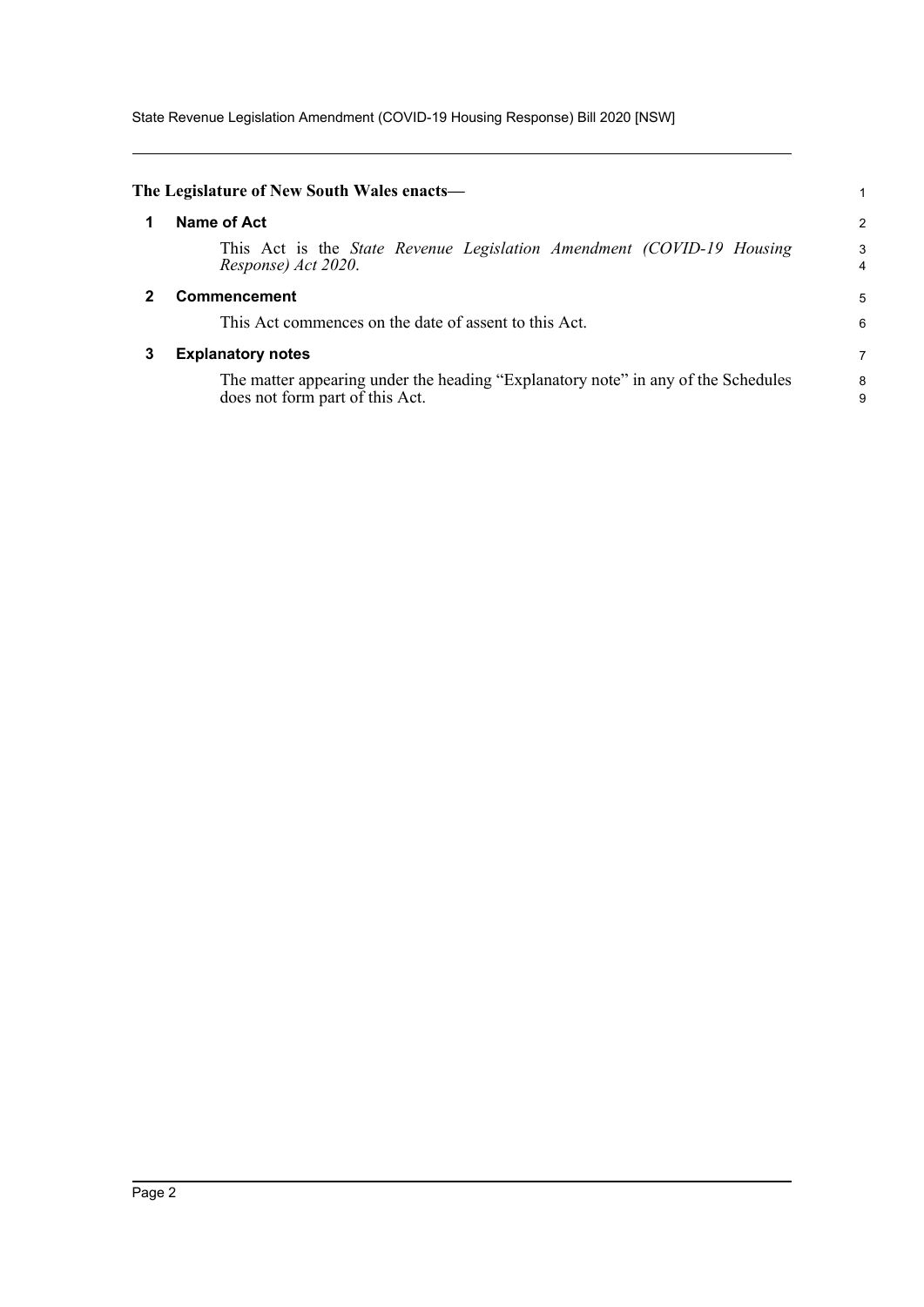#### <span id="page-5-0"></span>**Schedule 1 Amendment of Duties Act 1997 No 123 [1] Section 64 Conversion of land use entitlement to different form of title** Omit "section 78A (which relates" from section 64(c)(iv). Insert instead "section 78A or 78AA (which relate". **[2] Section 74 Eligible agreements or transfers** Insert after section 74(3)— (4) Despite subsection (3), in relation to an agreement for sale or transfer or a transfer entered into during the period beginning on 1 August 2020 and ending on 31 July 2021 (other than a transfer made in conformity with an agreement for sale or transfer entered into before 1 August 2020), the dutiable value of the dutiable property that is the subject of the agreement or transfer must be less than— (a) \$1,000,000 if the property has a private dwelling that is a new home built on it, or (b) \$800,000 if the property has a private dwelling that is not a new home built on it, or (c) \$500,000 if the property comprises a vacant block of residential land. (5) In this section, *new home* has the same meaning as in section 4A of the *First Home Owner Grant (New Homes) Act 2000*. **[3] Section 78AA** Insert after section 78A— **78AA Duty payable on certain agreements and transfers entered into during year commencing 1 August 2020** (1) This section applies, and section 78A does not apply, to an agreement for sale or transfer or a transfer entered into during the period beginning on 1 August 2020 and ending on 31 July 2021 (other than a transfer made in conformity with an agreement for sale or transfer entered into before 1 August 2020). (2) If an application concerning an eligible agreement or transfer to which this section applies is approved and the dutiable value of the dutiable property that is the subject of the agreement or transfer is not more than the following amounts, no duty is chargeable on the agreement or transfer— (a) \$800,000 if the property has a private dwelling that is a new home built on it, (b) \$650,000 if the property has a private dwelling that is not a new home built on it, (c) \$400,000 if the property comprises a vacant block of residential land. (3) If an application concerning an eligible agreement or transfer to which this section applies is approved in respect of property that has a private dwelling that is a new home built on it and subsection  $(2)(a)$  does not apply to the agreement or transfer, the rate of duty chargeable in respect of the agreement or transfer is to be calculated in accordance with the following formula— 1  $\overline{2}$ 3 4 5 6 7 8 9 10 11 12 13 14 15 16 17 18 19 20 21  $22$ 23 24 25 26 27 28 29 30 31 32 33 34 35 36 37 38 39 40 41  $\rm N-\biggl( \frac{\$1,000,000-V}{\$200,000} \times D \biggr)$

where—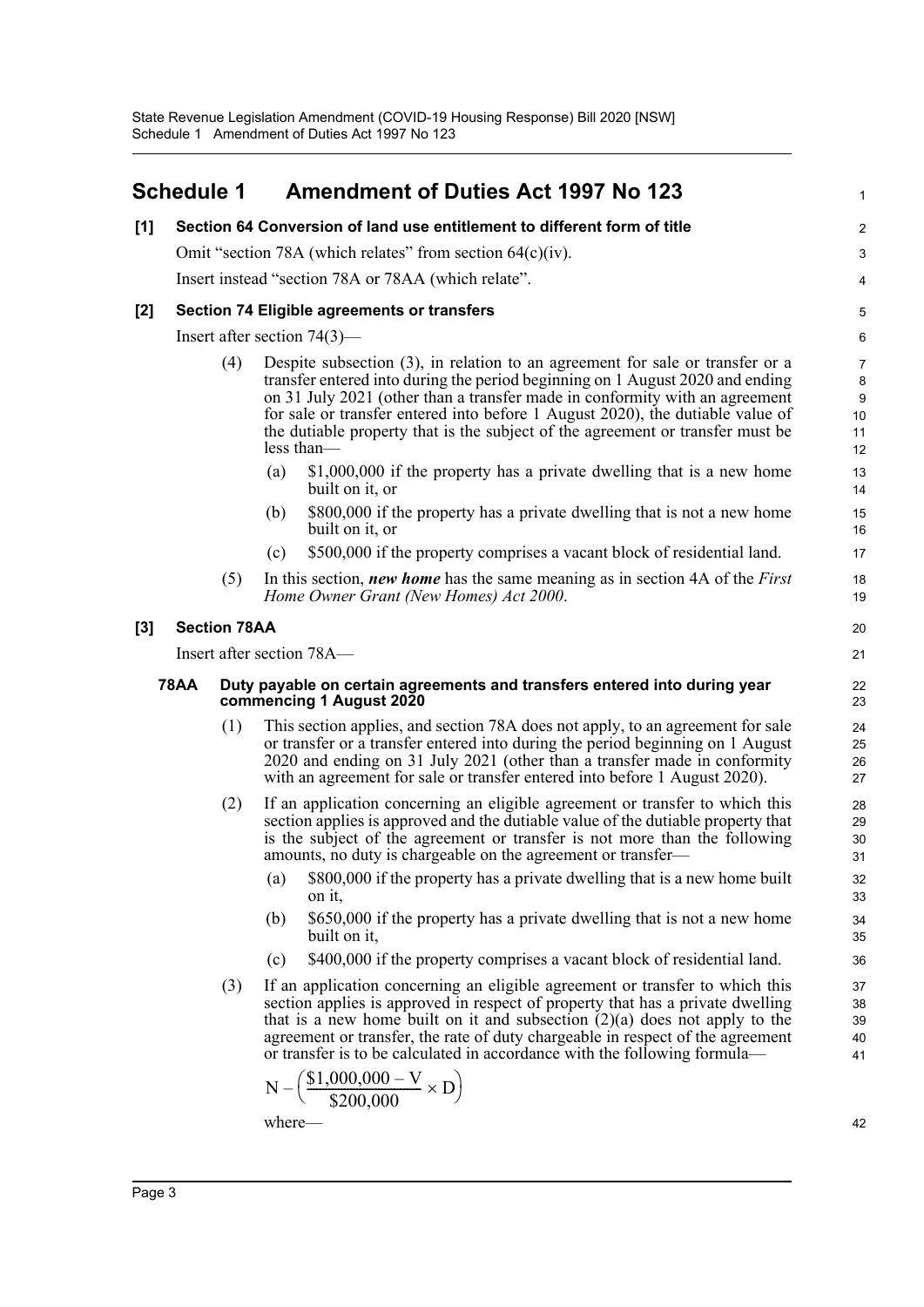*N* is the amount of duty (calculated in accordance with section 32) that would otherwise be payable in respect of the agreement or transfer.

*V* is the dutiable value of the dutiable property that is the subject of the agreement or transfer.

*D* is the amount of duty (calculated in accordance with section 32) that would otherwise be payable in respect of an agreement or transfer relating to property that has a private dwelling built on it and has a dutiable value of \$800,000.

**Note.** An agreement or transfer in respect of property that has a private dwelling that is a new home built on it is not an eligible agreement or transfer if the dutiable value of the property is \$1,000,000 or more. See section 74(4)(a).

(4) If an application concerning an eligible agreement or transfer to which this section applies is approved in respect of property that has a private dwelling that is not a new home built on it and subsection  $(2)(b)$  does not apply to the agreement or transfer, the rate of duty chargeable in respect of the agreement or transfer is to be calculated in accordance with the following formula—

$$
N - \left(\frac{\$800,000 - V}{\$150,000} \times D\right)
$$

where—

*N* is the amount of duty (calculated in accordance with section 32) that would otherwise be payable in respect of the agreement or transfer.

*V* is the dutiable value of the dutiable property that is the subject of the agreement or transfer.

*D* is the amount of duty (calculated in accordance with section 32) that would otherwise be payable in respect of an agreement or transfer relating to property that has a private dwelling built on it and has a dutiable value of  $$650,000$ .

**Note.** An agreement or transfer in respect of property that has a private dwelling that is not a new home built on it is not an eligible agreement or transfer if the dutiable value of the property is \$800,000 or more. See section 74(4)(b).

(5) If an application concerning an eligible agreement or transfer to which this section applies is approved in respect of property that comprises a vacant block of residential land and subsection  $(2)(c)$  does not apply to the agreement or transfer, the rate of duty chargeable in respect of the agreement or transfer is to be calculated in accordance with the following formula—

$$
N - \left(\frac{\$500,000 - V}{\$100,000} \times D\right)
$$

where—

*N* is the amount of duty (calculated in accordance with section 32) that would otherwise be payable in respect of the agreement or transfer.

*V* is the dutiable value of the dutiable property that is the subject of the agreement or transfer.

*D* is the amount of duty (calculated in accordance with section 32) that would otherwise be payable in respect of an agreement or transfer relating to property that comprises a vacant block of residential land and has a dutiable value of \$400,000.

**Note.** An agreement or transfer in respect of property that comprises a vacant block of residential land is not an eligible agreement or transfer if the dutiable value of the property is \$500,000 or more. See section 74(4)(c).

- (6) This section does not apply in respect of an agreement or transfer that is eligible under the scheme only for a shared equity concession.
- (7) In this section, *new home* has the same meaning as in section 4A of the *First Home Owner Grant (New Homes) Act 2000*.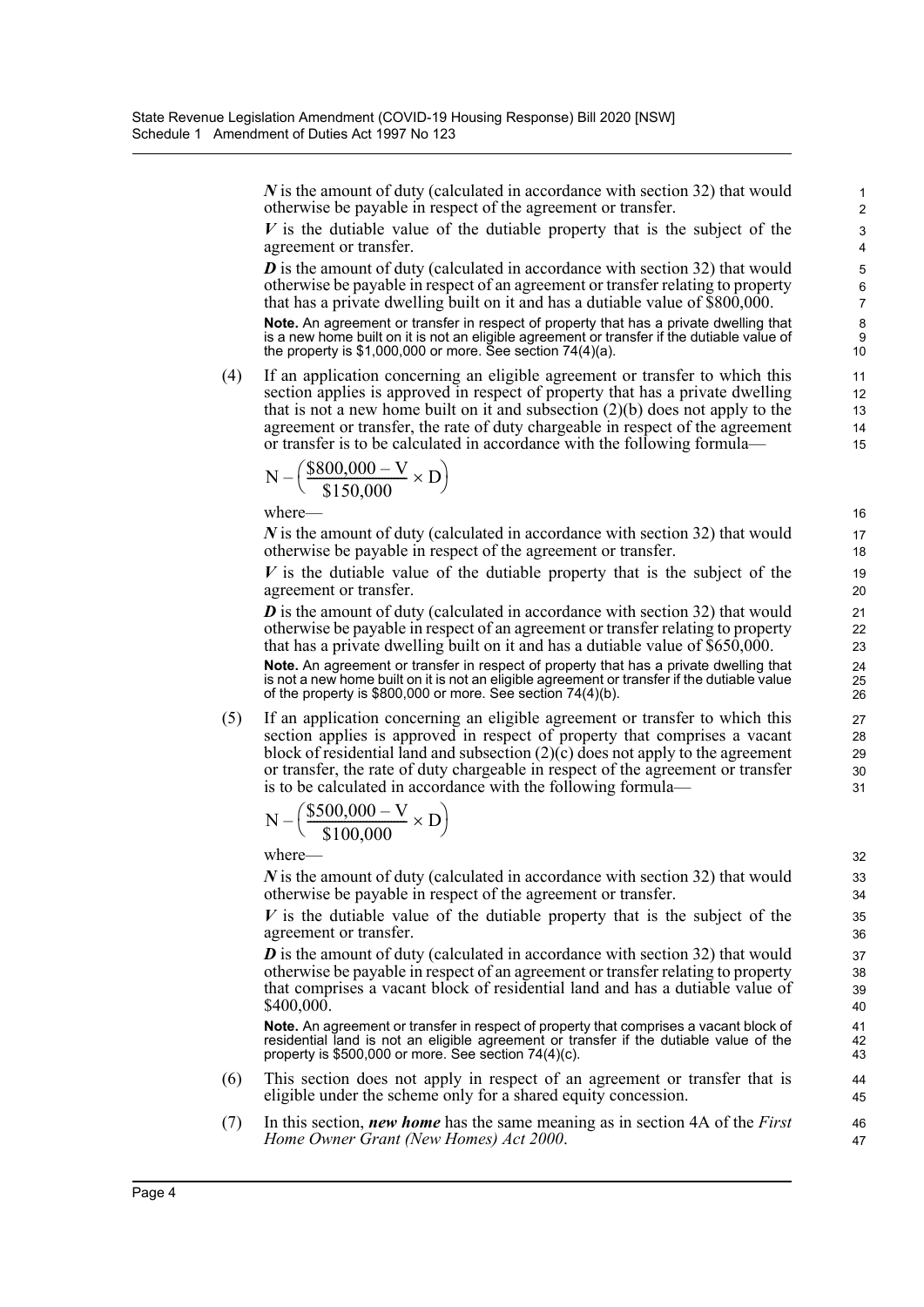| [4] | Section 78B Special concession for shared equity arrangements |     |                                                                                                                                                                                                                                                                                                                                                                                                                                                                                                                                                                                                                          |                                                                                                                                                                                                                                                                             |                                   |  |  |
|-----|---------------------------------------------------------------|-----|--------------------------------------------------------------------------------------------------------------------------------------------------------------------------------------------------------------------------------------------------------------------------------------------------------------------------------------------------------------------------------------------------------------------------------------------------------------------------------------------------------------------------------------------------------------------------------------------------------------------------|-----------------------------------------------------------------------------------------------------------------------------------------------------------------------------------------------------------------------------------------------------------------------------|-----------------------------------|--|--|
|     |                                                               |     |                                                                                                                                                                                                                                                                                                                                                                                                                                                                                                                                                                                                                          | Insert "or 78AA" after "section 78A" in the definition of $C$ in section 78B(3).                                                                                                                                                                                            | $\overline{c}$                    |  |  |
| [5] | Section 78B(5)                                                |     |                                                                                                                                                                                                                                                                                                                                                                                                                                                                                                                                                                                                                          |                                                                                                                                                                                                                                                                             |                                   |  |  |
|     |                                                               |     |                                                                                                                                                                                                                                                                                                                                                                                                                                                                                                                                                                                                                          | Omit "section 78A". Insert instead "sections 78A and 78AA".                                                                                                                                                                                                                 | 4                                 |  |  |
| [6] | <b>Section 104ZJB</b>                                         |     |                                                                                                                                                                                                                                                                                                                                                                                                                                                                                                                                                                                                                          |                                                                                                                                                                                                                                                                             |                                   |  |  |
|     | Insert after section 104ZJA—                                  |     |                                                                                                                                                                                                                                                                                                                                                                                                                                                                                                                                                                                                                          |                                                                                                                                                                                                                                                                             |                                   |  |  |
|     | <b>104ZJB</b>                                                 |     | Exemption for certain build-to-rent properties transferred to foreign persons                                                                                                                                                                                                                                                                                                                                                                                                                                                                                                                                            |                                                                                                                                                                                                                                                                             |                                   |  |  |
|     |                                                               | (1) |                                                                                                                                                                                                                                                                                                                                                                                                                                                                                                                                                                                                                          | An Australian corporation that is the transferee under a transfer of<br>residential-related property is entitled to a refund of surcharge purchaser duty<br>paid by the transferee that is chargeable on the transfer if the Chief<br>Commissioner is satisfied that—       | 8<br>$\boldsymbol{9}$<br>10<br>11 |  |  |
|     |                                                               |     | (a)                                                                                                                                                                                                                                                                                                                                                                                                                                                                                                                                                                                                                      | the transfer was entered into on or after 1 July 2020 (other than a<br>transfer made in conformity with an agreement for sale or transfer<br>entered into before 1 July 2020), and                                                                                          | 12<br>13<br>14                    |  |  |
|     |                                                               |     | (b)                                                                                                                                                                                                                                                                                                                                                                                                                                                                                                                                                                                                                      | a building that is taken to be build-to-rent property under section 9E of<br>the <i>Land Tax Management Act 1956</i> has been constructed on the land<br>concerned by the transferee or a related body corporate after completion<br>of the transfer to the transferee, and | 15<br>16<br>17<br>18              |  |  |
|     |                                                               |     | (c)                                                                                                                                                                                                                                                                                                                                                                                                                                                                                                                                                                                                                      | the corporation has become entitled under that section to a reduction in<br>the value of land.                                                                                                                                                                              | 19<br>20                          |  |  |
|     |                                                               | (2) | The amount of the refund to which a transferee is entitled under this section is<br>the amount that is determined in accordance with an order made by the<br>Treasurer for the purposes of this section and published in the Gazette.                                                                                                                                                                                                                                                                                                                                                                                    |                                                                                                                                                                                                                                                                             | 21<br>22<br>23                    |  |  |
|     |                                                               | (3) |                                                                                                                                                                                                                                                                                                                                                                                                                                                                                                                                                                                                                          | The amount of the refund may be the full amount of duty paid or a lesser<br>amount (as determined in accordance with the order).                                                                                                                                            | 24<br>25                          |  |  |
|     |                                                               | (4) | The Chief Commissioner may approve a person as an exempt transferee for a<br>particular transfer or class of transfers if the Chief Commissioner is of the<br>opinion that the person is likely to become entitled under this section to a<br>refund of the full amount of surcharge purchaser duty chargeable on a transfer<br>to which the approval applies.<br>No surcharge purchaser duty is chargeable on a transfer of residential-related<br>property if the transferee under the transfer is approved as an exempt<br>transferee for the transfer at the time liability for duty would otherwise have<br>arisen. |                                                                                                                                                                                                                                                                             | 26<br>27<br>28<br>29<br>30        |  |  |
|     |                                                               | (5) |                                                                                                                                                                                                                                                                                                                                                                                                                                                                                                                                                                                                                          |                                                                                                                                                                                                                                                                             | 31<br>32<br>33<br>34              |  |  |
|     |                                                               | (6) |                                                                                                                                                                                                                                                                                                                                                                                                                                                                                                                                                                                                                          | The approval of a person as an exempt transferee is subject to the following<br>provisions-                                                                                                                                                                                 | 35<br>36                          |  |  |
|     |                                                               |     | (a)                                                                                                                                                                                                                                                                                                                                                                                                                                                                                                                                                                                                                      | an approval may be given subject to conditions and the approval<br>operates subject to any such conditions,                                                                                                                                                                 | 37<br>38                          |  |  |
|     |                                                               |     | (b)                                                                                                                                                                                                                                                                                                                                                                                                                                                                                                                                                                                                                      | the conditions of an approval may be varied by the Chief Commissioner<br>at any time by notice to the person,                                                                                                                                                               | 39<br>40                          |  |  |
|     |                                                               |     | (c)                                                                                                                                                                                                                                                                                                                                                                                                                                                                                                                                                                                                                      | an approval remains in force until it is revoked and can be revoked by<br>the Chief Commissioner at any time by notice to the person,                                                                                                                                       | 41<br>42                          |  |  |
|     |                                                               |     | (d)                                                                                                                                                                                                                                                                                                                                                                                                                                                                                                                                                                                                                      | the revocation of an approval can be backdated to extend to a transfer in<br>respect of which liability for surcharge purchaser duty would (but for<br>the approval) have arisen before the revocation is notified (an exempted<br><i>transfer</i> ),                       | 43<br>44<br>45<br>46              |  |  |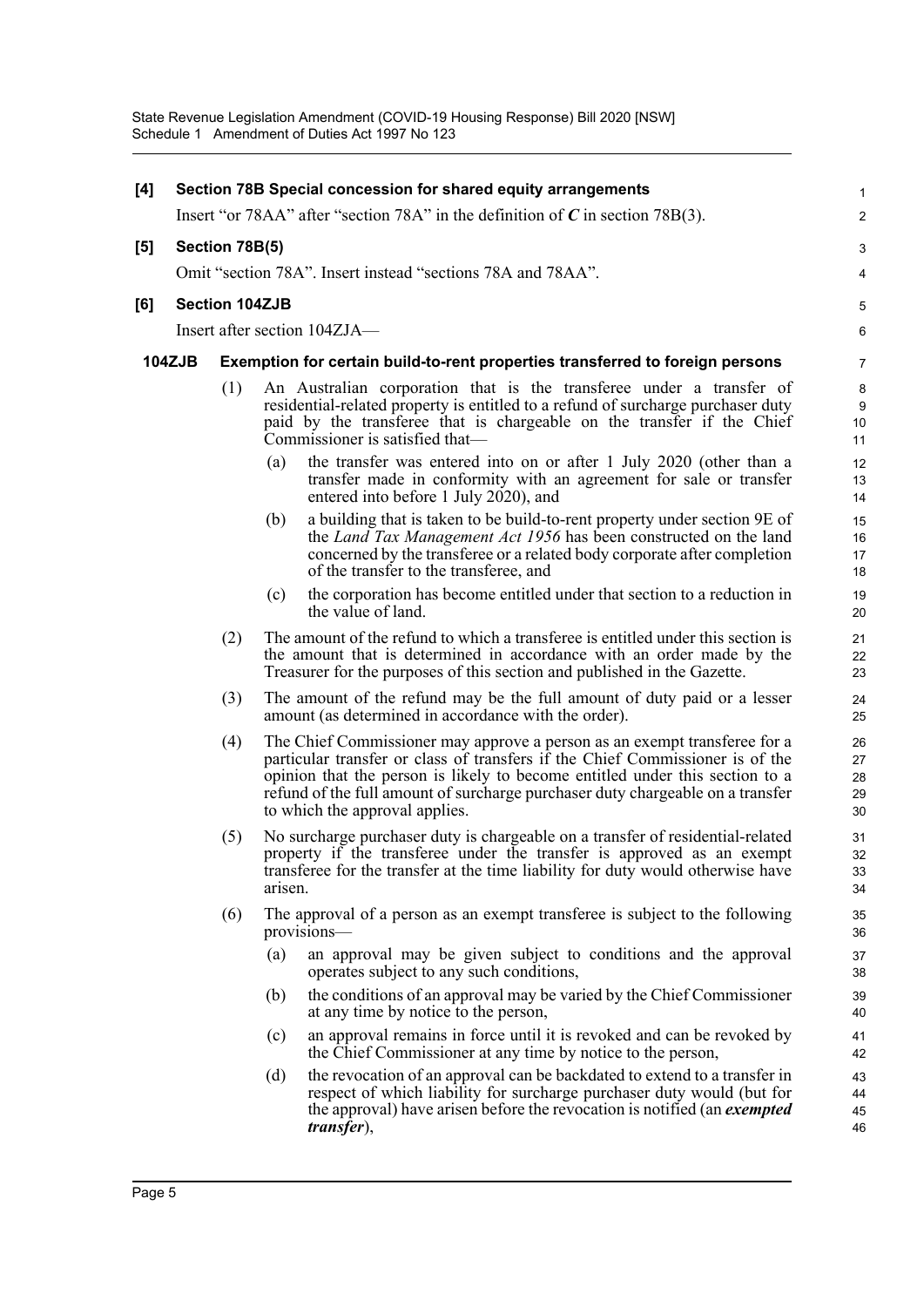(e) if the revocation of an approval is backdated to extend to an exempted transfer, surcharge purchaser duty is payable and is to be assessed or reassessed as if the approval had never applied to the transfer and as if liability for duty arose when revocation of the approval was notified.

- (7) Without limiting subsection (6), if, after an exemption under this section has been applied in relation to a transfer, the land concerned is subdivided or the ownership of the land is otherwise divided within 15 years of that application—
	- (a) the approval of the relevant person as an exempt transferee is revoked, and
	- (b) that revocation of an approval is backdated to extend to the transfer in respect of which liability for surcharge purchaser duty would (but for the approval) have arisen, and
	- (c) surcharge purchaser duty is payable and is to be assessed or reassessed as if the approval had never applied to the transfer and as if liability for duty arose when the land was subdivided or the ownership of the land was otherwise divided.
- (8) Surcharge purchaser duty may be refunded under this section only if an application for the refund is made within 12 months after the owner of the land concerned first became entitled under section 9E of the *Land Tax Management Act 1956* to a reduction in the value of the land and no later than 10 years after completion of the transfer of the residential-related property to the Australian corporation.
- (9) If, after a refund under this section has been paid in relation to a transfer and the land concerned is subdivided or the ownership of the land is otherwise divided within 15 years of that payment—
	- (a) the entitlement to the refund is terminated, and
	- (b) that termination is backdated to extend to the transfer in respect of which liability for surcharge purchaser duty would (but for this section) have arisen, and
	- (c) surcharge purchaser duty is payable and is to be assessed or reassessed as if the refund had never been paid to the transferee and as if liability for duty arose when the land was subdivided or the ownership of the land was otherwise divided.
- (10) For the purposes of section 9(3)(c) of the *Taxation Administration Act 1996*, any reassessment under this section is authorised to be made more than 5 years after the initial assessment.
- (11) This section does not apply to a transfer of residential-related property that is a surcharge duty transaction referred to in section  $104L(1)(b)$  except an agreement for the sale or transfer of residential-related property.
- (12) In this section— *Australian corporation* means a corporation that is incorporated or taken to be incorporated under the *Corporations Act 2001* of the Commonwealth.

### **[7] Schedule 1 Savings, transitional and other provisions**

Insert at the end of the Schedule—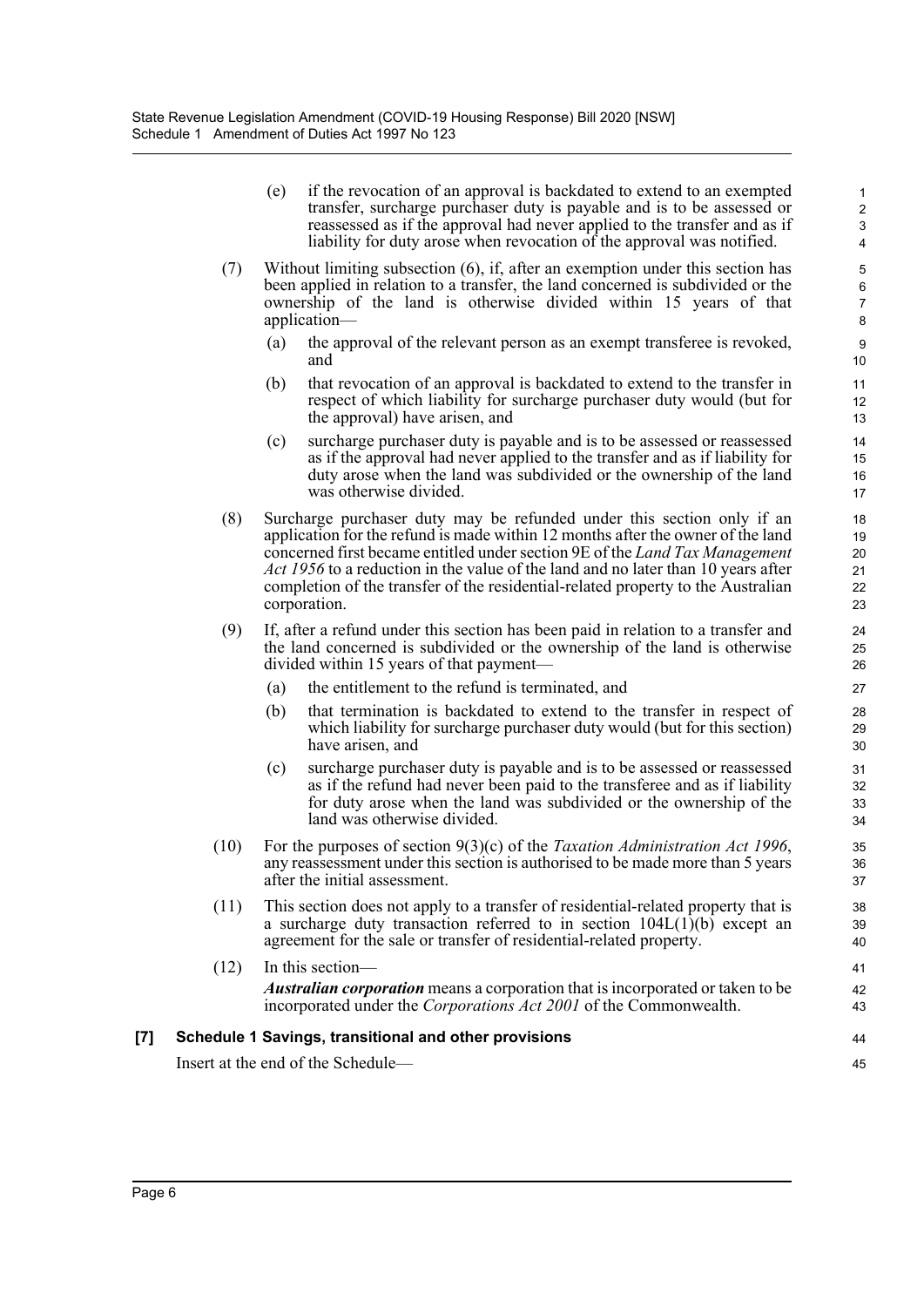### **Part 52 Provisions consequent on enactment of State Revenue Legislation Amendment (COVID-19 Housing Response) Act 2020**

#### **144 Replacement agreements**

- (1) An agreement for sale or transfer entered into on or after 1 August 2020 that replaces an agreement made before that date (an *earlier agreement*) is taken, for the purposes of sections 74(4) and 78AA of this Act, as inserted by the *State Revenue Legislation Amendment (COVID-19 Housing Response) Act 2020*—
	- (a) to have been made on the date the earlier agreement was made, and
	- (b) to have a commencement date that is the date the earlier agreement was made.
- (2) An agreement replaces another agreement if the Chief Commissioner is satisfied the agreement made at the earlier date was an agreement for the same land or substantially similar land.

#### **Explanatory note**

Items [1]–[5] of the proposed amendments provide for an increase in duty concessions available under the First Home Buyers Assistance scheme for certain agreements and transfers that are entered into during the period beginning on 1 August 2020 and ending on 31 July 2021.

Item [6] provides for refunds and exemptions from surcharge purchaser duty on transfers of residential land to a foreign transferee when the transferee is an Australian corporation and-

- (a) a building taken to be a build-to-rent property has been constructed on the land concerned by the corporation or a related body corporate, and
- (b) the corporation has become entitled under proposed section 9E of the *Land Tax Management Act 1956* to a reduction in the value of land (to be inserted into that Act by Schedule 3 to this Bill).

Item [7] is a savings and transitional provision.

1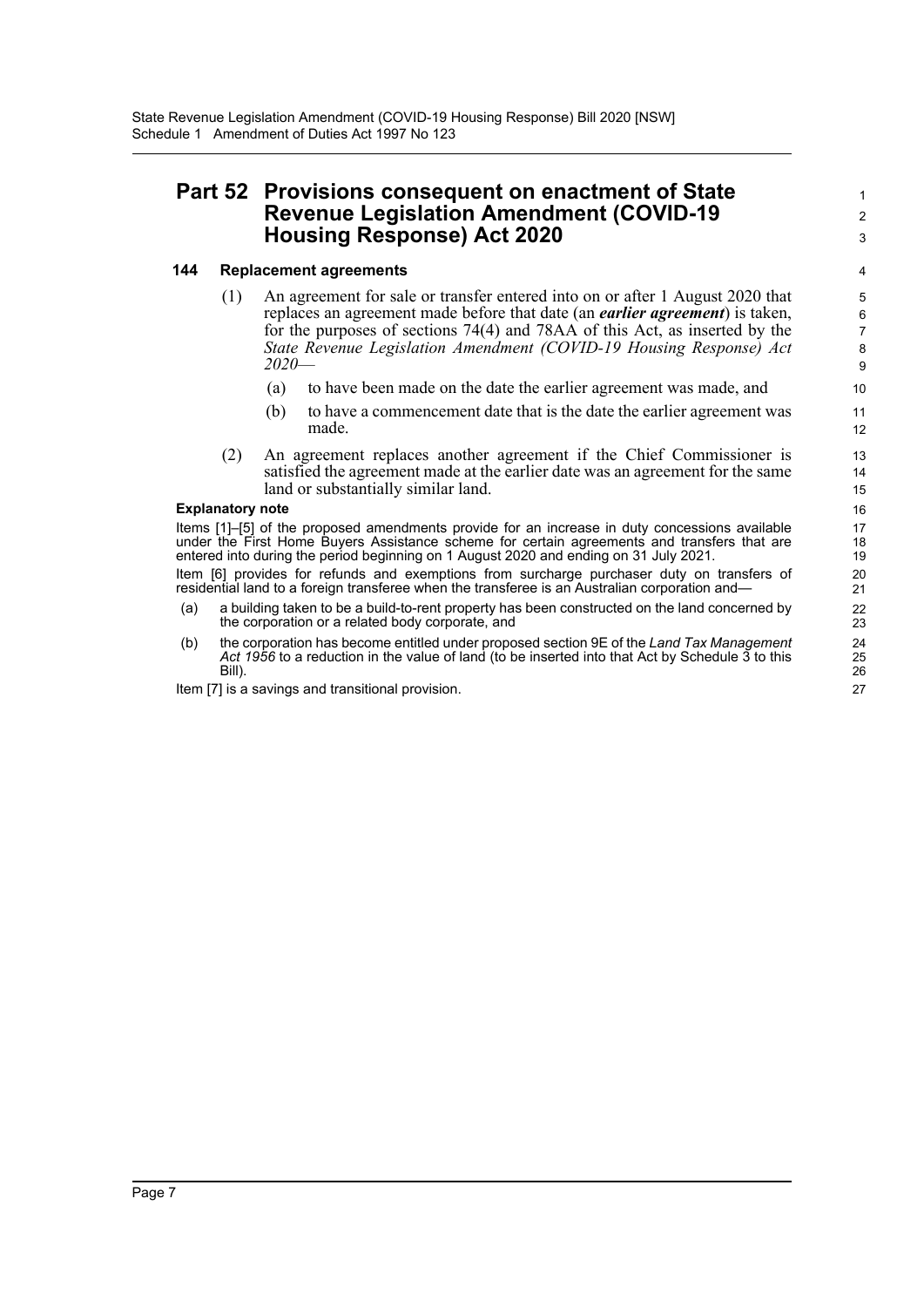### <span id="page-10-0"></span>**Schedule 2 Amendment of Land Tax Act 1956 No 27**

#### **Section 5CA**

Insert after section 5C—

#### **5CA Surcharge land tax—build-to-rent properties owned by foreign persons**

- (1) An Australian corporation is entitled to a refund of an amount of surcharge land tax paid by the corporation in respect of residential land owned by the corporation at midnight on 31 December in a year (the *taxing date*), commencing with midnight on 31 December 2020 and ending with midnight on 31 December 2039, if the Chief Commissioner is satisfied that—
	- (a) a building that is taken to be build-to-rent property under section 9E of the Principal Act has been constructed on the land concerned by the corporation or a related body corporate (whether before or after the taxing date), and

1

- (b) the corporation is entitled under that section to a reduction in the value of land.
- (2) The amount of the refund to which an Australian corporation is entitled under this section is the amount that is determined in accordance with an order made by the Treasurer for the purposes of this section and published in the Gazette.
- (3) The amount of the refund may be the full amount of surcharge land tax paid or a lesser amount (as determined in accordance with the order).
- (4) The Chief Commissioner may approve a foreign person as an exempt person for particular land if the Chief Commissioner is of the opinion that the person is likely to become entitled under this section to a refund of the full amount of surcharge land tax payable by the person in respect of the land for a land tax year.
- (5) A foreign person is exempt from liability to pay surcharge land tax in respect of the particular land for a land tax year if the person is approved as an exempt person for the land for that land tax year.
- (6) The approval of a foreign person as an exempt person under this section is subject to the following provisions—
	- (a) an approval may be given for one or more land tax years and can be given for a land tax year before or after the end of the land tax year,
	- (b) an approval may be given subject to conditions and the approval operates subject to any such conditions,
	- (c) the conditions of an approval may be varied by the Chief Commissioner at any time by notice to the person,
	- (d) an approval can be revoked by the Chief Commissioner at any time by notice to the person,
	- (e) the revocation of an approval can be backdated to extend to a tax year in respect of which the exemption conferred by the approval has already been applied, in which case surcharge land tax is payable and is to be assessed or reassessed as if the approval had never applied in respect of that tax year.
- (7) Without limiting subsection (6), if, within the period of 15 years after this section first applied in relation to surcharge land tax, the land concerned is subdivided or the ownership of the land is otherwise divided—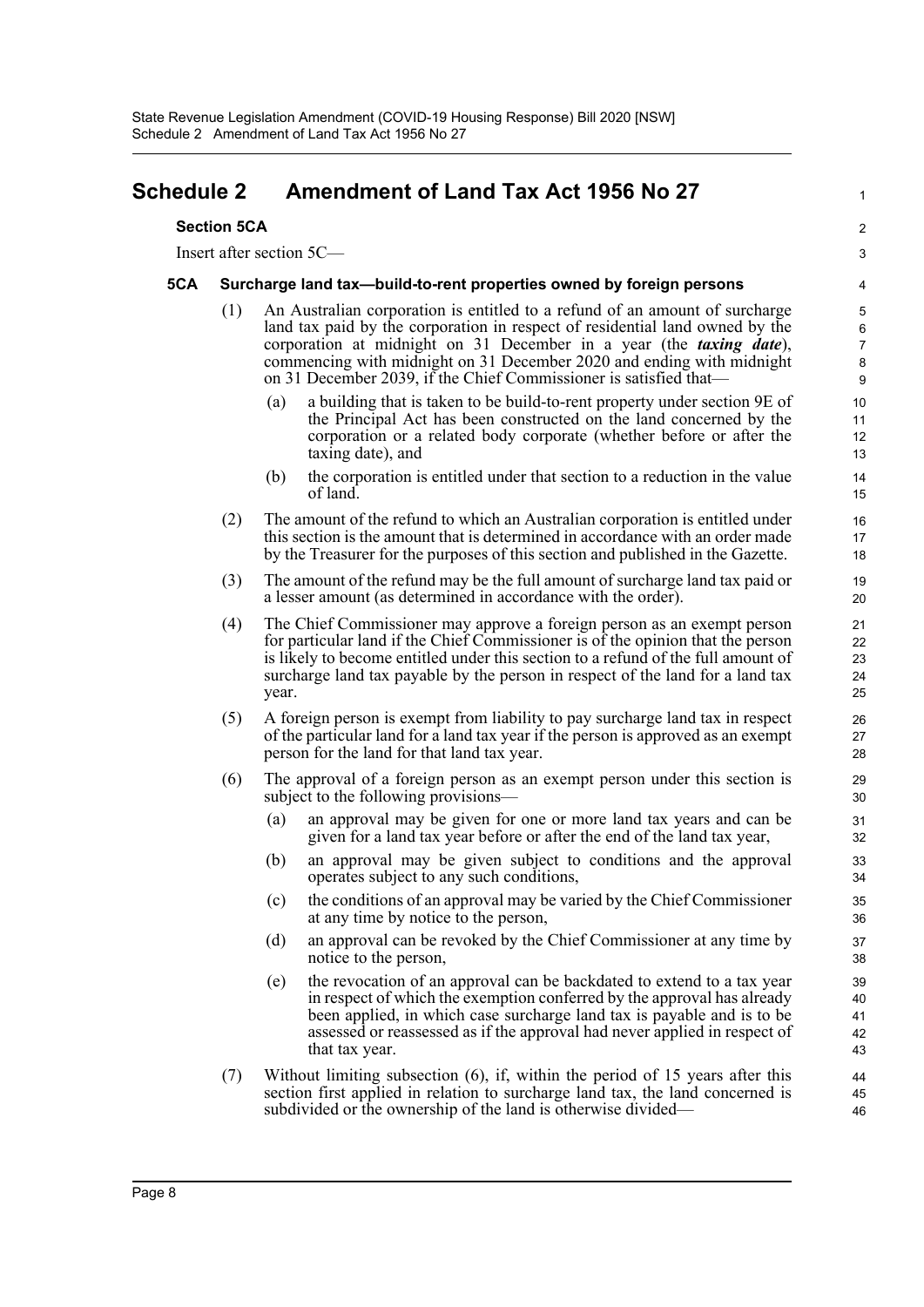(a) the person whose surcharge land tax has been refunded or liability to pay the surcharge land tax has been exempted in accordance with this section must, within 1 month, inform the Chief Commissioner of the date on which the land was subdivided or the ownership of the land was otherwise divided, and

- (b) liability for surcharge land tax in respect of the following years is to be reassessed as if this section had not applied to the person—
	- (i) the year in which the land is subdivided or the ownership of the land is otherwise divided,
	- (ii) each preceding year in which a person's liability to pay surcharge land tax was assessed in accordance with this section, but not more than 15 preceding years, and
- (c) the subdivision or division is taken to be a tax default for the purposes of Part 5 of the *Taxation Administration Act 1996*.
- (8) Surcharge land tax for a land tax year may be refunded under this section only if an application for the refund is made—
	- (a) within 12 months after the owner of the land concerned became entitled to the refund, and
	- (b) not later than 10 years after the land tax year concerned.
- (9) For the purposes of section 9(3)(c) of the *Taxation Administration Act 1996*, any reassessment under this section is authorised to be made more than 5 years after the initial assessment.
- (10) In this section—

*Australian corporation* means a corporation that is incorporated or taken to be incorporated under the *Corporations Act 2001* of the Commonwealth.

*related body corporate* has the same meaning as in the *Corporations Act 2001* of the Commonwealth.

#### **Explanatory note**

The proposed amendment provides for refunds and exemptions from surcharge land tax payable on residential land owned by a foreign person that is an Australian corporation if—

- (a) a building taken to be a build-to-rent property has been constructed on the land concerned by the corporation or a related body corporate, and
- (b) the corporation has become entitled under proposed section 9E of the *Land Tax Management Act 1956* to a reduction in the value of land (to be inserted into that Act by Schedule 3 to this Bill).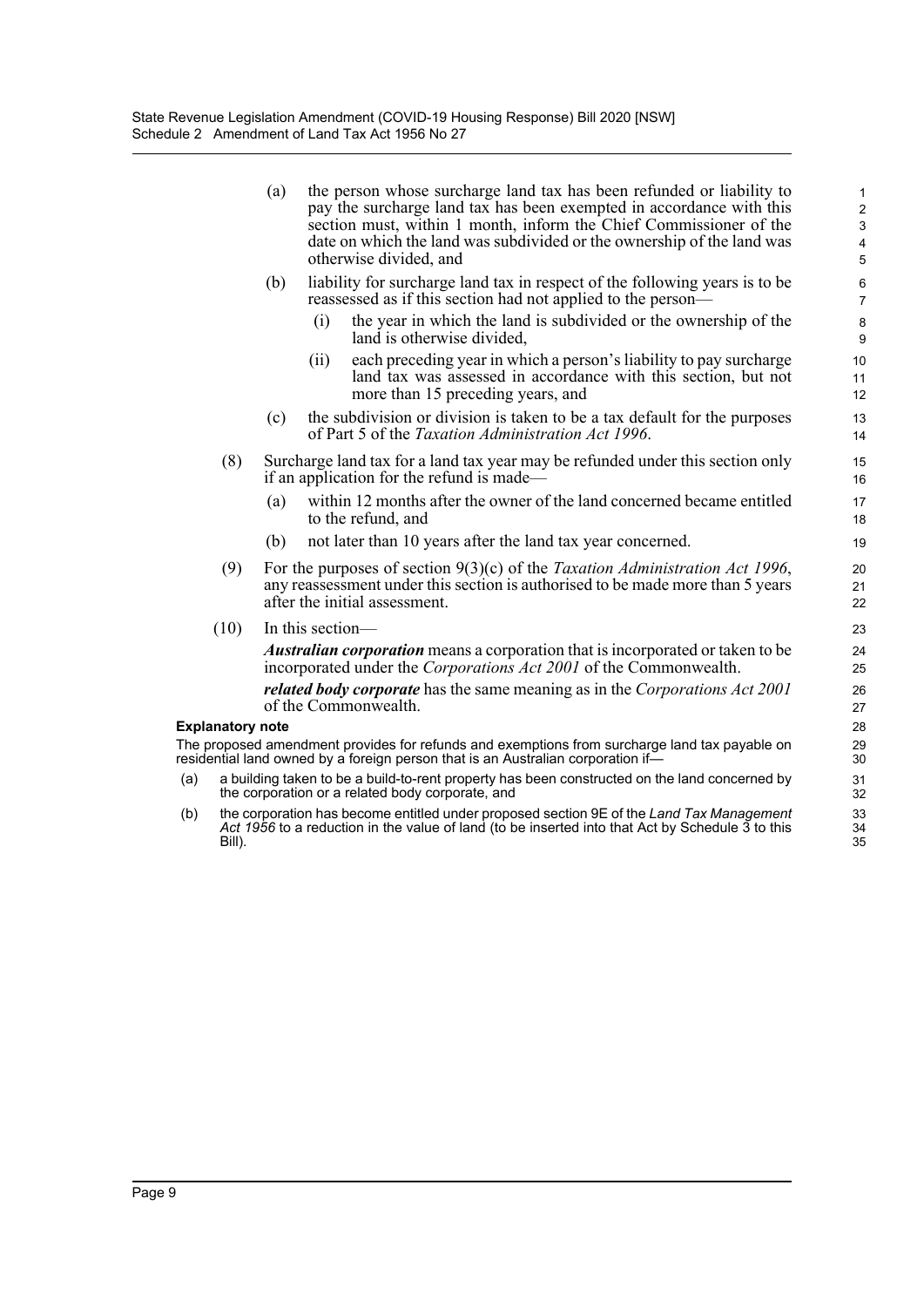<span id="page-12-0"></span>

| <b>Schedule 3</b> |    |                   | <b>Amendment of Land Tax Management Act 1956</b><br><b>No 26</b> | 1<br>$\overline{a}$                                                                                                                                                                                                                                                                                                                                                                                                                                                                          |                                |
|-------------------|----|-------------------|------------------------------------------------------------------|----------------------------------------------------------------------------------------------------------------------------------------------------------------------------------------------------------------------------------------------------------------------------------------------------------------------------------------------------------------------------------------------------------------------------------------------------------------------------------------------|--------------------------------|
| [1]               |    |                   |                                                                  | Section 9AA Average value of land                                                                                                                                                                                                                                                                                                                                                                                                                                                            | 3                              |
|                   |    |                   |                                                                  | Insert "9E," after "9D," in the note to section 9AA(4).                                                                                                                                                                                                                                                                                                                                                                                                                                      | 4                              |
| [2]               |    | <b>Section 9E</b> |                                                                  |                                                                                                                                                                                                                                                                                                                                                                                                                                                                                              | 5                              |
|                   |    |                   |                                                                  | Insert after section 9D-                                                                                                                                                                                                                                                                                                                                                                                                                                                                     | 6                              |
|                   | 9E |                   |                                                                  | Reduction in land value for certain build-to-rent properties                                                                                                                                                                                                                                                                                                                                                                                                                                 | 7                              |
|                   |    | (1)               |                                                                  | This section applies in respect of land owned by a person at midnight on 31<br>December in any year (ending with midnight at the end of 31 December 2039).<br>Note. Under section 3AL of the Land Tax Act 1956, land tax is charged, levied,<br>collected and paid for the period of 12 months commencing on 1 January in the next<br>succeeding year for land owned at midnight on 31 December in any year. So this<br>reduction provision applies until the end of the 2040 land tax year. | 8<br>9<br>10<br>11<br>12<br>13 |
|                   |    | (2)               |                                                                  | For the purpose of assessing land tax, the land value of a parcel of land is to be<br>reduced by 50% if-                                                                                                                                                                                                                                                                                                                                                                                     | 14<br>15                       |
|                   |    |                   | (a)                                                              | a building is situated on the land, and                                                                                                                                                                                                                                                                                                                                                                                                                                                      | 16                             |
|                   |    |                   | (b)                                                              | construction of the building commenced on or after 1 July 2020, and                                                                                                                                                                                                                                                                                                                                                                                                                          | 17                             |
|                   |    |                   | (c)                                                              | the Chief Commissioner is satisfied that the building is being used and<br>occupied for a build-to-rent property in accordance with guidelines<br>approved by the Treasurer for the purposes of this section, and                                                                                                                                                                                                                                                                            | 18<br>19<br>20                 |
|                   |    |                   | (d)                                                              | an application for the reduction is made in accordance with this section.                                                                                                                                                                                                                                                                                                                                                                                                                    | 21                             |
|                   |    | (3)               |                                                                  | The guidelines may include provisions with respect to the following—                                                                                                                                                                                                                                                                                                                                                                                                                         | 22                             |
|                   |    |                   | (a)                                                              | the circumstances in which a building is taken to be a build-to-rent<br>property, including in relation to the following—                                                                                                                                                                                                                                                                                                                                                                    | 23<br>24                       |
|                   |    |                   |                                                                  | the planning or development standards that must be complied<br>(i)<br>with,                                                                                                                                                                                                                                                                                                                                                                                                                  | 25<br>26                       |
|                   |    |                   |                                                                  | the minimum lease conditions that must be offered to tenants of<br>(11)<br>the build-to-rent property,                                                                                                                                                                                                                                                                                                                                                                                       | 27<br>28                       |
|                   |    |                   |                                                                  | the minimum scale of a building to qualify as a build-to-rent<br>(111)<br>property,                                                                                                                                                                                                                                                                                                                                                                                                          | 29<br>30                       |
|                   |    |                   |                                                                  | the nature of the ownership and management of the building and<br>(iv)<br>the land on which the building is situated,                                                                                                                                                                                                                                                                                                                                                                        | 31<br>32                       |
|                   |    |                   | (b)                                                              | the circumstances in which the applicant is required to give an<br>undertaking to not subdivide the land or otherwise divide the ownership<br>of the land,                                                                                                                                                                                                                                                                                                                                   | 33<br>34<br>35                 |
|                   |    |                   | (c)                                                              | other matters relating to build-to-rent properties and the land on which<br>build-to-rent properties are situated as the Treasurer determines<br>appropriate.                                                                                                                                                                                                                                                                                                                                | 36<br>37<br>38                 |
|                   |    | (4)               |                                                                  | Without limiting the other ways in which this section may cease to apply to a<br>person, it ceases to apply to a person if the person breaches an undertaking<br>given as referred to in subsection $(3)(b)$ .                                                                                                                                                                                                                                                                               | 39<br>40<br>41                 |
|                   |    | (5)               |                                                                  | A guideline may—                                                                                                                                                                                                                                                                                                                                                                                                                                                                             | 42                             |
|                   |    |                   | (a)                                                              | apply generally or be limited in its application by reference to specified<br>exceptions or factors, or                                                                                                                                                                                                                                                                                                                                                                                      | 43<br>44                       |
|                   |    |                   | (b)                                                              | apply differently according to different factors of a specified kind,                                                                                                                                                                                                                                                                                                                                                                                                                        | 45                             |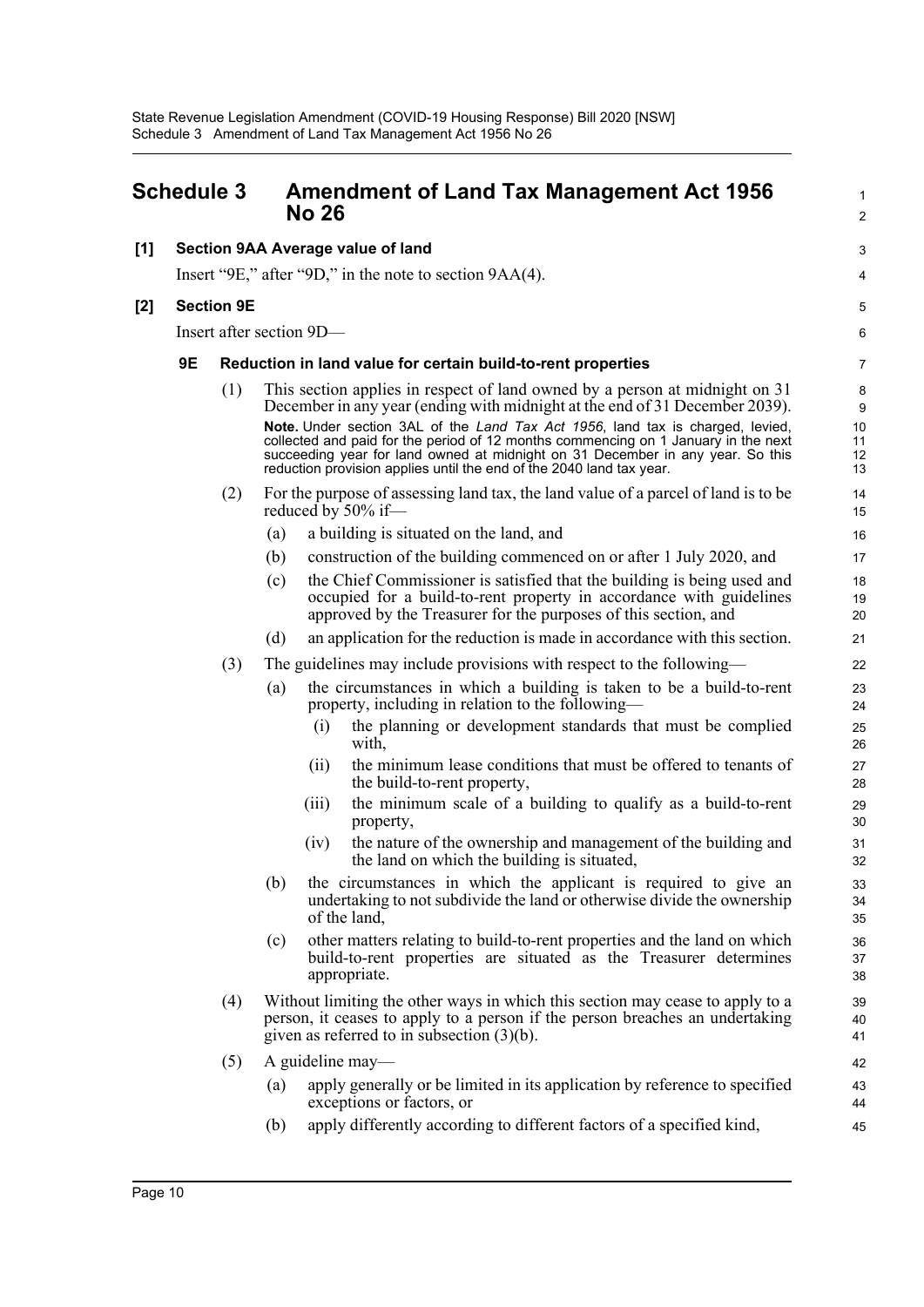or both.

|                                                                                                                                                                                                                                                                                                                                                                                                                                                                                       | or both.                                                                                                                                                                                                                                                                                                                         |                                                                                                                                                                                                               |                                                                                                                                                                                                                                                                                                                |                      |  |
|---------------------------------------------------------------------------------------------------------------------------------------------------------------------------------------------------------------------------------------------------------------------------------------------------------------------------------------------------------------------------------------------------------------------------------------------------------------------------------------|----------------------------------------------------------------------------------------------------------------------------------------------------------------------------------------------------------------------------------------------------------------------------------------------------------------------------------|---------------------------------------------------------------------------------------------------------------------------------------------------------------------------------------------------------------|----------------------------------------------------------------------------------------------------------------------------------------------------------------------------------------------------------------------------------------------------------------------------------------------------------------|----------------------|--|
| (6)                                                                                                                                                                                                                                                                                                                                                                                                                                                                                   | If the Chief Commissioner is satisfied that only part of a parcel of land is being<br>used and occupied for a build-to-rent property, the reduction in land value<br>under subsection (2) is to be proportionately decreased in accordance with<br>guidelines approved by the Treasurer for the purposes of this section.        |                                                                                                                                                                                                               |                                                                                                                                                                                                                                                                                                                |                      |  |
| (7)                                                                                                                                                                                                                                                                                                                                                                                                                                                                                   | This section does not apply to an owner of land in respect of a tax year<br>$unless$ —                                                                                                                                                                                                                                           |                                                                                                                                                                                                               |                                                                                                                                                                                                                                                                                                                |                      |  |
|                                                                                                                                                                                                                                                                                                                                                                                                                                                                                       | (a)                                                                                                                                                                                                                                                                                                                              |                                                                                                                                                                                                               | the owner applies to the Chief Commissioner for the reduction, in the<br>form approved by the Chief Commissioner, and                                                                                                                                                                                          | 8<br>$9\,$           |  |
|                                                                                                                                                                                                                                                                                                                                                                                                                                                                                       | (b)                                                                                                                                                                                                                                                                                                                              | reduction.                                                                                                                                                                                                    | the owner furnishes the Chief Commissioner with the evidence that the<br>Chief Commissioner requests for the purpose of enabling the Chief<br>Commissioner to determine whether there is an entitlement to the                                                                                                 | 10<br>11<br>12<br>13 |  |
| (8)                                                                                                                                                                                                                                                                                                                                                                                                                                                                                   |                                                                                                                                                                                                                                                                                                                                  | However, if, within the period of 15 years after subsection $(2)$ first applied to<br>reduce the land value of a parcel of land, the land is subdivided or the<br>ownership of the land is otherwise divided- |                                                                                                                                                                                                                                                                                                                |                      |  |
|                                                                                                                                                                                                                                                                                                                                                                                                                                                                                       | (a)                                                                                                                                                                                                                                                                                                                              |                                                                                                                                                                                                               | a person whose liability to pay land tax in respect of the land has been<br>assessed in accordance with this section must, within 1 month, inform<br>the Chief Commissioner of the date on which the land was subdivided<br>or the ownership of the land was otherwise divided, and                            | 17<br>18<br>19<br>20 |  |
|                                                                                                                                                                                                                                                                                                                                                                                                                                                                                       | (b)                                                                                                                                                                                                                                                                                                                              |                                                                                                                                                                                                               | liability for land tax in respect of the following years is to be reassessed<br>as if subsection (2) had not applied to the person—                                                                                                                                                                            | 21<br>22             |  |
|                                                                                                                                                                                                                                                                                                                                                                                                                                                                                       |                                                                                                                                                                                                                                                                                                                                  | (i)                                                                                                                                                                                                           | the year in which the land is subdivided or the ownership of the<br>land is otherwise divided,                                                                                                                                                                                                                 | 23<br>24             |  |
|                                                                                                                                                                                                                                                                                                                                                                                                                                                                                       |                                                                                                                                                                                                                                                                                                                                  | (i)                                                                                                                                                                                                           | each preceding year in which a person's liability to pay land tax<br>was assessed in accordance with this section, but not more than<br>15 preceding years, and                                                                                                                                                | 25<br>26<br>27       |  |
|                                                                                                                                                                                                                                                                                                                                                                                                                                                                                       | (c)                                                                                                                                                                                                                                                                                                                              |                                                                                                                                                                                                               | the subdivision or division is taken to be a tax default for the purposes<br>of Part 5 of the <i>Taxation Administration Act 1996</i> .                                                                                                                                                                        | 28<br>29             |  |
| (9)                                                                                                                                                                                                                                                                                                                                                                                                                                                                                   |                                                                                                                                                                                                                                                                                                                                  |                                                                                                                                                                                                               | For the purposes of section $9(3)(c)$ of the Taxation Administration Act 1996,<br>any such reassessment is authorised to be made more than 5 years after the<br>initial assessment.                                                                                                                            | 30<br>31<br>32       |  |
| (10)                                                                                                                                                                                                                                                                                                                                                                                                                                                                                  | Any reassessment is not a relevant land tax assessment for the purposes of<br>section $35(1)(b)$ of the <i>Valuation of Land Act 1916</i> if it is based on the same<br>land value or average value on which the original land tax assessment was<br>based (before the reduction was made under subsection (2) of this section). |                                                                                                                                                                                                               |                                                                                                                                                                                                                                                                                                                |                      |  |
| <b>Explanatory note</b>                                                                                                                                                                                                                                                                                                                                                                                                                                                               |                                                                                                                                                                                                                                                                                                                                  |                                                                                                                                                                                                               |                                                                                                                                                                                                                                                                                                                | 37                   |  |
| Treasurer.                                                                                                                                                                                                                                                                                                                                                                                                                                                                            |                                                                                                                                                                                                                                                                                                                                  |                                                                                                                                                                                                               | The proposed amendments provide that, for the purpose of assessing land tax, the land value of a<br>parcel of land is to be reduced by 50% if a building is situated on the land that constructed after 1 July<br>2020 as a build-to-rent property as determined in accordance with guidelines approved by the | 38<br>39<br>40<br>41 |  |
| The proposed amendments also provide that if, within the period of 15 years after the first reduction<br>42<br>of land value under the proposed section, the land is subdivided or the ownership of the land is<br>otherwise divided, liability for land tax in respect of that year, and in each of the preceding 15 years<br>in which a person's liability to pay land tax was reduced, is to be reassessed as if the reduction in land<br>45<br>value had not applied to the land. |                                                                                                                                                                                                                                                                                                                                  |                                                                                                                                                                                                               |                                                                                                                                                                                                                                                                                                                |                      |  |
|                                                                                                                                                                                                                                                                                                                                                                                                                                                                                       |                                                                                                                                                                                                                                                                                                                                  |                                                                                                                                                                                                               |                                                                                                                                                                                                                                                                                                                |                      |  |